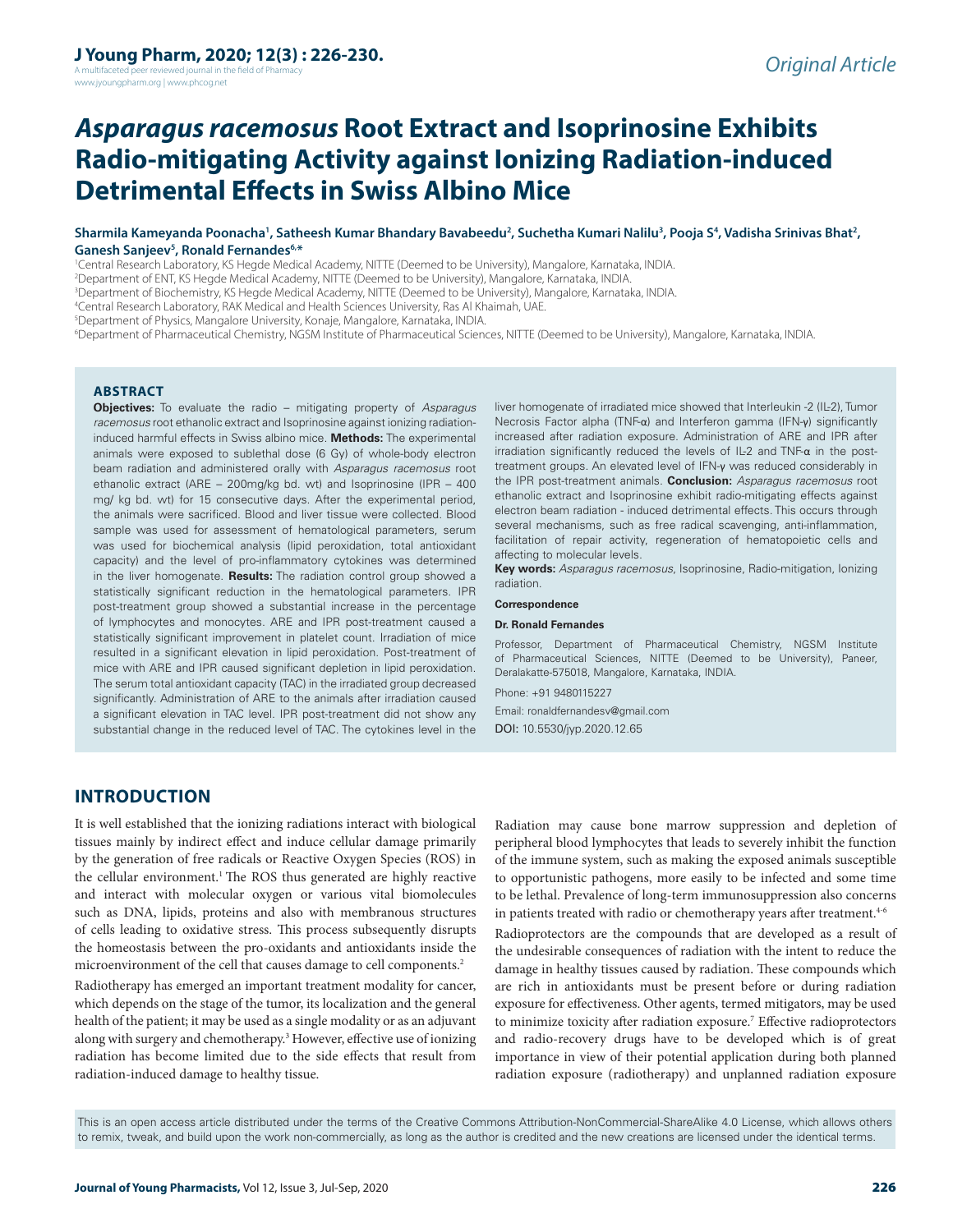(used in the nuclear industry, natural background radiation, or other sources). Radiation-induced late normal tissue toxicity is considerably being recognized as a phenomenon of ongoing changes in tissue after radiation but before the manifestation of toxicity. These events include constant mitotic cell death and perpetually active cytokine cascades that leads to vascular damage, tissue hypoxia and excessive extracellular matrix deposition. Radiation mitigators strive to interrupt these cascades or intervene to prevent the perpetuation of damage and thus reduce the expression of toxicity. However, to date, no ideal agents are available as most synthetic compounds are toxic at their optimal concentrations.<sup>8-10</sup>

From time immemorial, medicinal plants served as a good source of pharmacological compounds and plant-based medicinal practices are effectively used in indigenous systems of medicine. *Asparagus racemosus* (Shatavari), one of the well-known medicinal plants, is known to prevent aging, increase longevity and impart immunity.<sup>11</sup> Isoprinosine is a synthetic purine derivative with immunomodulatory and antiviral properties. It is an antiviral drug used as an immunomodulator, treatment for cancer, age-associated immune impairments and AIDS.<sup>12</sup>

Our study aimed to evaluate the radio-mitigating property of *Asparagus racemosus* root ethanolic extract (ARE) and Isoprinosine (IPR) in swiss albino mice.

## **MATERIALS AND METHODS**

## Collection of plant material

*A. racemosus* roots were collected from Coorg district and were identified by a Taxonomist from Mangalore University, Karnataka.

#### Preparation of Root Extract

*Asparagus racemosus* (AR) roots were washed in distilled water, air dried and then dried in hot air oven at 40°-50°C for a week. The dried plant material was powdered using mixer grinder and subjected to Soxhlet extraction with 99% ethanol for 48 hr. The mixture was evaporated to dryness in a rotary flash evaporator (Superfit rotavap, Model: PBU - 6) and stored in a refrigerator until further use.

#### Procurement of Isoprinosine

Isoprinosine tablets (product code: 78/158) were procured from Brandmedicines, European Union.

## Ethical clearance

The Institutional Animal Ethics Committee of K S Hegde Medical Academy, NITTE (Deemed to be University) approved this study (Ref. KSHEMA/IAEC/19/2015 dated 27.11.2015).

The entire study was carried out at the Central Research Laboratory, K.S Hegde Medical Academy, NITTE (Deemed to be University), Mangaluru, Karnataka.

#### Post-radiation study

Radiation exposure was carried out at the Microtron center, Mangalore University using the linear accelerator. The animals were restrained in well-ventilated perspex box and exposed to sublethal dose (6Gy) of whole - body electron beam radiation (EBR) at a distance of 100 cm from the beam exit point of the linear accelerator and at a dose rate of 3 Gy/ min.

The experimental animals were divided into four groups of six animals, each as follows:

Group I – Control: administered orally with vehicle for 15 consecutive days

Group II – Post-radiation control (Post RC): administered orally with vehicle for 15 consecutive days after exposure to sublethal dose (6 Gy) EBR.

Group III – ARE 200 mg/kg b.wt: administered orally with *asparagus*  root extract for 15 consecutive days after irradiation.

Group IV – IPR – 400 mg/kg b.wt: administered orally with Isoprinosine for 15 consecutive days after irradiation.

The optimum drug dosage for ARE and IPR was selected based on our previous toxicity (acute and sub-acute) study which was carried out following OECD guidelines. From the results of this study it was found that the No Observed Adverse Effect Level (NOAEL) of ARE and IPR was greater than 2000 mg/kg body weight.13 Effect of ARE and IPR on 30-day survival against lethal radiation dose (10Gy) was determined in our previous study, in which it was found that ARE – 200mg/kg b.wt and IPR – 400 mg/kg b.wt increased the 30-day survival of the irradiated mice and hence these doses were considered for further radiation experiments.<sup>14</sup>

The animals were housed in the animal house and exposed to a sublethal dose of radiation before the administration of ARE and IPR. Throughout the study period, food and water intake were recorded daily, whereas, body weight was recorded once in a week.

#### Assessment of hematological parameters

At the end of the experimental period, the animals were sacrificed by cervical dislocation; blood samples were collected in Ethylene Diamine Tetra acetic acid (EDTA) coated vials for the analysis of hematological parameters such as WBC count, RBC count, Hb levels, lymphocytes (LY%), monocytes (MO%), granulocytes (GR%) and platelet (PLT) count using Veterinary Blood Cell Counter (ERMA INC. model: PCE-210VET).

The results obtained in the treatment groups were compared with the control and radiation control groups.

#### Biochemical analysis

A part of the blood was collected in plain vials to separate serum. Blood was centrifuged at 3000 rpm at room temperature to separate the serum. Serum was collected and used for the estimation of lipid peroxidation according to the method of Buege and Aust<sup>15</sup> and Total antioxidant capacity by phospho-molybdenum method as described by Prieto *et al*. 16 using Visible Spectrophotometer (Systronics 2200).

#### Estimation of cytokines level

Liver tissue was excised from the experimental animals.10% of liver homogenate was prepared in phosphate buffer saline (PBS) using a glass homogenizer. It was centrifuged at 5000 rpm for 15 min at 4°C. The supernatant was used for the estimation of cytokines namely, Interleukin-2 (IL-2), Interferon-γ (IFN- γ) and Tumor necrosis factorα (TNF-α) using mouse Enzyme-linked immunosorbent Assay (ELISA) kits (Koma biotech inc.) following manufacturer's instructions in an ELISA reader (Make: Rapid Diagnostics).

## Statistical analysis

The results obtained were expressed as Mean ± SD. One-Way Analysis of variance (ANOVA) was used to make a statistical comparison of hematological and biochemical analysis between the Control, radiation control and treatment groups followed by Tukey's multiple comparison test using graph pad Prism 7.0 software. The criterion for statistical significance was set at *p<*0.05*.*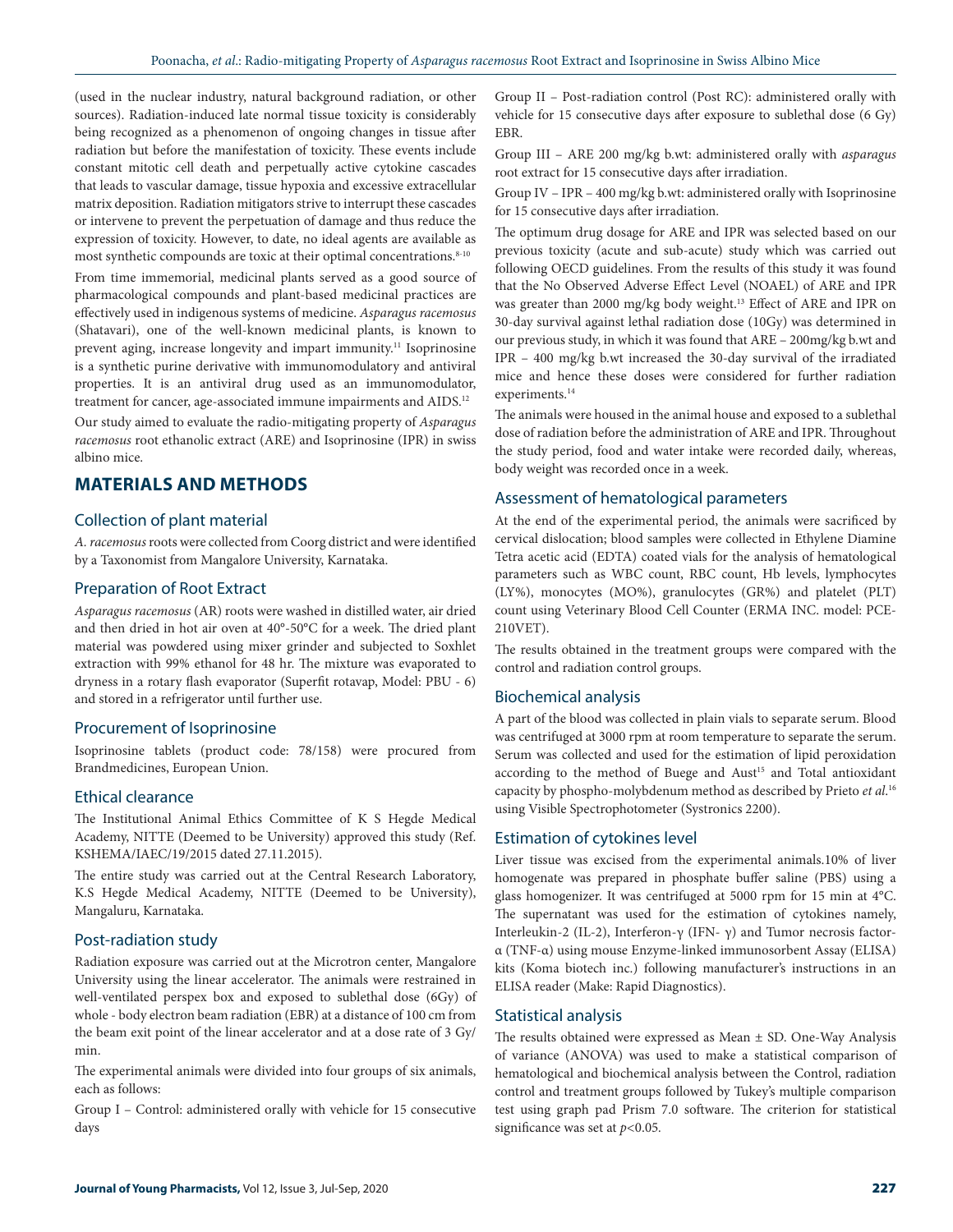# **RESULTS**

# Effect of ARE and IPR post-treatment on hematological parameters

The Post-radiation control group showed a statistically significant reduction in the hematological parameters - WBC count, Hb levels (*p* < 0.05) percentage of Monocytes, Granulocytes and Platelet Count (*p* < 0.001) compared to control group.

IPR post - treatment group showed a significant increase in percentage of lymphocytes ( $p < 0.05$ ) and monocytes ( $p < 0.001$ ) compared to post radiation control. ARE and IPR post-treatment caused a statistically significant increase in platelet count ( $p < 0.001$ ) compared to post radiation control (Table 1).

## Effect of ARE and IPR post-treatment on Lipid peroxidation and total antioxidant capacity

Irradiation of mice resulted in a significant elevation in lipid peroxidation (*p* < 0.01) compared to normal control. Post-treatment of mice with ARE and IPR after radiation exposure caused significant depletion in lipid peroxidation (*p* < 0.05) (Figure 1). Irradiation of mice caused a significant decrease ( $p < 0.001$ ) in the level of serum total antioxidant capacity (TAC) level compared to the normal control mice. Administration of ARE to the animals after irradiation caused a significant elevation in



**Figure 1:** Chemical structure of a) Conessine and b) Aripiprazole. (C – Control, Post-RC – Post-radiation Control, ARE-Asparagus root ethanolic extract, IPR Isoprinosine. Values are expressed as Mean±SD (*n*=24), \**p* < 0.05 ARE and IPR vs Post – RC, # # *p* < 0.01 Post-RC vs C)



**Figure 2:** TAC level in post-treatment groups.

(C – Control, Post-RC – Post-radiation Control, ARE-Asparagus root ethanolic extract, IPR- Isoprinosine, Values are expressed as Mean ± SD (*n*=24), \**p* < 0.05 ARE and IPR vs Post RC, # # *p* < 0.01 C vs Post-RC)

TAC level ( $p < 0.001$ ) when compared to the irradiated group. IPR posttreatment did not show any substantial change in the decreased level of TAC (Figure 2).

## Effect of ARE and IPR post-treatment on cytokines level

The cytokines level in the liver homogenate of irradiated mice showed that IL-2, TNF-α and IFN-γ significantly increased ( $p < 0.001$ ,  $p < 0.05$ ) and  $p < 0.001$ ) after exposure to whole-body sublethal dose (6 Gy) of radiation when compared with the normal control group. Administration of ARE and IPR after irradiation significantly reduced (*p* < 0.01) the levels of IL-2 and TNF-α in the post-treated animals compared to postradiation control. An elevated level of IFN-γ was significantly reduced (*p*  < 0.05) in the IPR post-treatment animals whereas ARE post-treatment did not cause any significant reduction in the IFN-γ level compared to post-radiation control (Figure 3-5).

# **DISCUSSION**

The agents delivered during or shortly after radiation exposure to repopulate a critical cell compartment are termed as the radiation mitigators which are used to prevent acute toxicity. Much of the focus of mitigators has been in the field of developing chemo-preventatives to reduce carcinogenesis of total body exposures during radiologic terrorism and space research.



**Figure 3:** IL-2 level in post-treatment groups.



**Figure 4:** TNF-α level in post-treatment groups.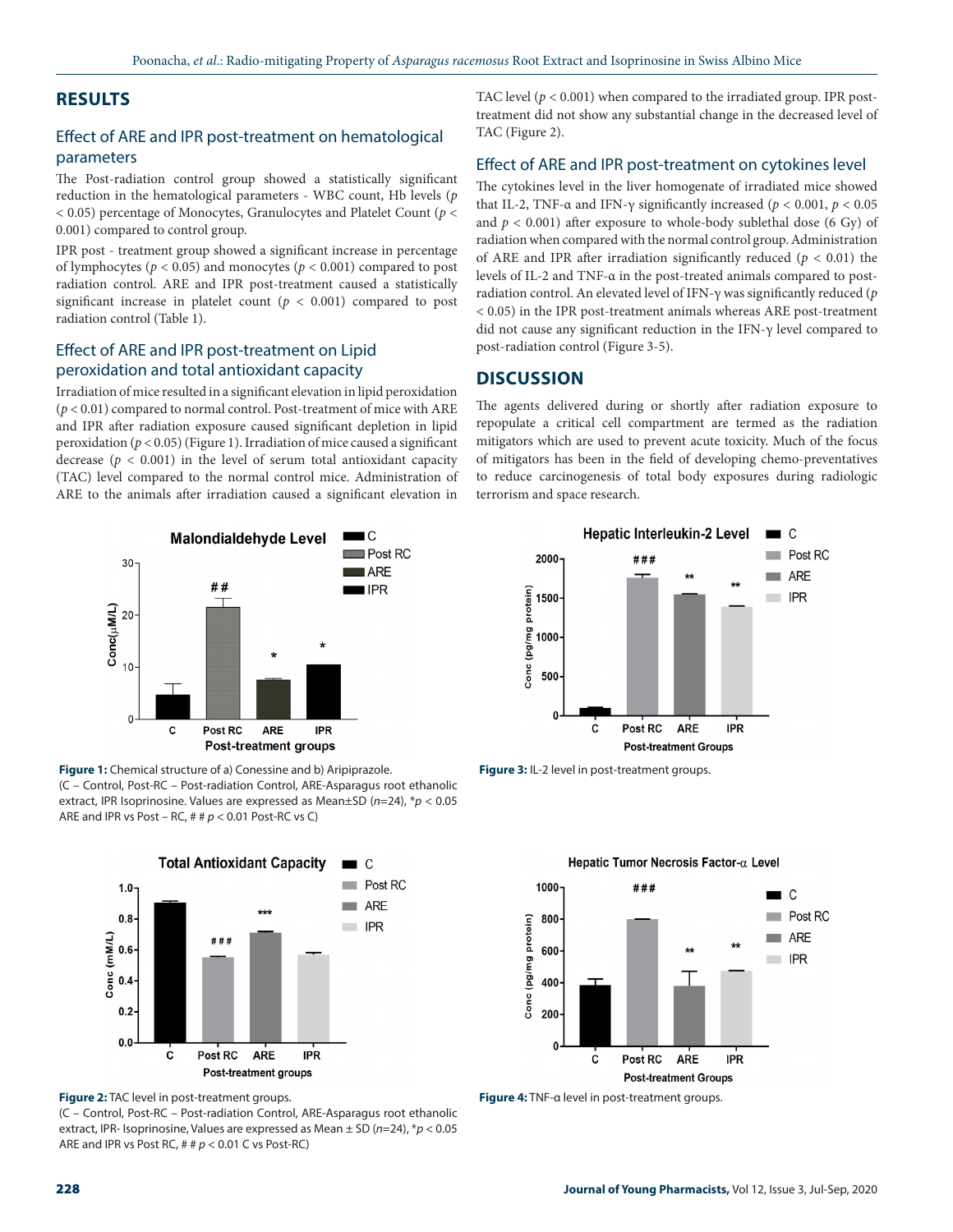

**Figure 5:** IFN – γ level in post-treatment groups.

(Figure 3-5: C-control, Post RC- Post-radiation control, ARE - Asparagus root ethanolic extract, IPR - Isoprinosine. Values are expressed as Mean ± SD (*n*=24), \**p* < 0.05 IPR vs Post RC group; # *p* < 0.05, ### *p* < 0.001 Post RC vs Control).

Plant-derived antioxidant compounds have received considerable attention because of their physiological effect like antioxidant, antiinflammatory, antitumor activities and low toxicity compared with those of synthetic phenolics.17,18 Through our systematically comparative study, the ethanolic *Asparagus racemosus* root extract was found to be an excellent free-radical scavenger and a potent natural antioxidant.<sup>19</sup>

The hematopoietic system is among the most radiosensitive in the body as it has the highest cell turnover. In the present study, the decline in hematological constituents may be attributed to direct destruction of mature circulating cells, loss of cells from the circulation by hemorrhage, or leakage through capillary walls and loss of production of cells by radiation.20 The recovery of hematological constituents by ARE and IPR post-administration may be attributed to the stimulation of the proliferation of hematopoietic stem cells and also significant protection of erythropoietic cells in bone marrow.

Elevation in lipid peroxidation takes place as a result of histopathological changes in the liver including dilatation of blood vessels, congestion in the lobules, enlargement of portal areas and infiltration of mixed inflammatory cells around the necrotic hepatocytes and the portal area. These results were found to be in agreement with the study findings of Burlakova (2004) who reported that exposure to γ-irradiationinduced liver lesion was associated with a massive elevation in liver Malondialdehyde (MDA) level.21 From the previous study of Tyurina *et al*. (2008) the increase in MDA could be due to the lipid peroxidation induced by ionizing radiation through the radiolysis of water in the aqueous environment of the cells leading to the production of hydroxyl radicals (•OH). When these hydroxyl free radicals interact with the polyunsaturated fatty acids in the lipid portion of biological membranes, they initiate the lipid peroxidation and finally damage the cell membranes.<sup>22</sup>

The majority of the studies have revealed that exposure to wholebody ionizing radiation decreased the total antioxidant capacity of an organism and depleted known antioxidants such as GSH, ascorbic acid and urea.<sup>23</sup> The free radicals generated by the radiolysis of water within the cell is responsible for these harmful effects. ARE and IPR post-treatment reduced the MDA level indicating a decrease in lipid peroxidation. Also, ARE post-administration was efficient in increasing the total antioxidant capacity compared to radiation control group whereas, in the IPR post - treatment group no significant increase was observed in the total antioxidant capacity compared to radiation control group. The observed effects may be partly attributed to the scavenging of radiation-induced free radicals as well as by increasing the endogenous antioxidant levels. Inhibition of radiation-induced apoptosis, which is mediated by membrane lipid peroxidation, may play a role in radio mitigating activity of ARE and IPR.

According to literature, determination of protein cytokines in tissues reflects the actual function of cytokines. Such method provides an important tool for studying the local protein cytokines in sickness behavior and immune-mediated diseases as well as to determine local therapeutic efficacy of immunomodulatory drugs.<sup>24</sup>

In the post-radiation study, it was found that IL - 2, TNF- α and IFN -  $γ$ increased after exposure to whole-body sublethal dose (6 Gy) radiation. Administration of ARE and IPR after irradiation significantly reduced the levels of IL - 2 and TNF - α compared to post - radiation control. Elevated level of IFN - γ was reduced considerably in the IPR treated animals, whereas ARE treatment after radiation exposure did not cause any significant reduction in the IFN -  $γ$  level compared to radiation control. The observed results may be due to oxidative stress and free radicals formed due to radiation exposure that triggers non - specific, acute reaction termed as 'cytokine storming'. Release of these cytokines and other protein products of activated transcription factors may play a major role in subsequent radiation-induced inflammation and tissue damage.<sup>25</sup>

One of the mechanisms for the increase in pro-inflammatory cytokines, which is caused due to inflammation following radiation exposure, may be attributed to High Mobility Group Box I (HMGB1) pathway. It is well established that, as the oxidative stress increases, accumulation of unrepaired intracellular damage is observed which causes the cells

| Table 1: Effect of ARE and IPR post-treatment on hematological parameters in swiss albino mice. |  |  |  |
|-------------------------------------------------------------------------------------------------|--|--|--|
|-------------------------------------------------------------------------------------------------|--|--|--|

| <b>Parameter</b> | <b>Groups</b>     |                                |                    |                  |  |
|------------------|-------------------|--------------------------------|--------------------|------------------|--|
|                  | Control           | Post-RC                        | <b>ARE</b>         | <b>IPR</b>       |  |
| <b>RBC</b>       | $10.55 + 0.65$    | $8.88 + 1.79$                  | $10.41 \pm 1.53$   | $9.21 + 2.75$    |  |
| <b>WBC</b>       | $10.4 + 0.42$     | $5.23 \pm 1.58$ <sup>#</sup>   | $5.7 + 1.47$       | $7.57 + 1.12$    |  |
| Hb               | $14.8 + 0.45$     | $11.96 + 2.62$ <sup>*</sup>    | $14.46 + 2.05$     | $12.56 + 3.99$   |  |
| $IY\%$           | $63.76 \pm 11.62$ | $85.9 + 8.17$                  | $81.16 + 8.75$     | $58.23 + 8.22*$  |  |
| <b>GR%</b>       | $24.36 + 2.92$    | $5.83 \pm 1.07$ <sup>***</sup> | $8.3 + 1.30$       | $16.66 \pm 1.10$ |  |
| MO%              | 14.96+4.73        | $5.0 + 1.30^*$                 | $12.6 + 0.70$      | $26.9+1.41***$   |  |
| <b>PLT</b>       | $516+76.17$       | $170.66 + 50.57***$            | $556.5 + 16.26***$ | $467+44.22***$   |  |

Values are expressed as Mean±SD ( $n=24$ ). \* $p < 0.05$ , \*\*\*  $p < 0.001$  ARE and IPR vs Post-RC, (C – Control, Post-RC – Post-radiation Control, ARE-Asparagus root ethanolic extract, IPR- Isoprinosine; # *p* < 0.05,### *p*  < 0.001 Post - RC vs Control).